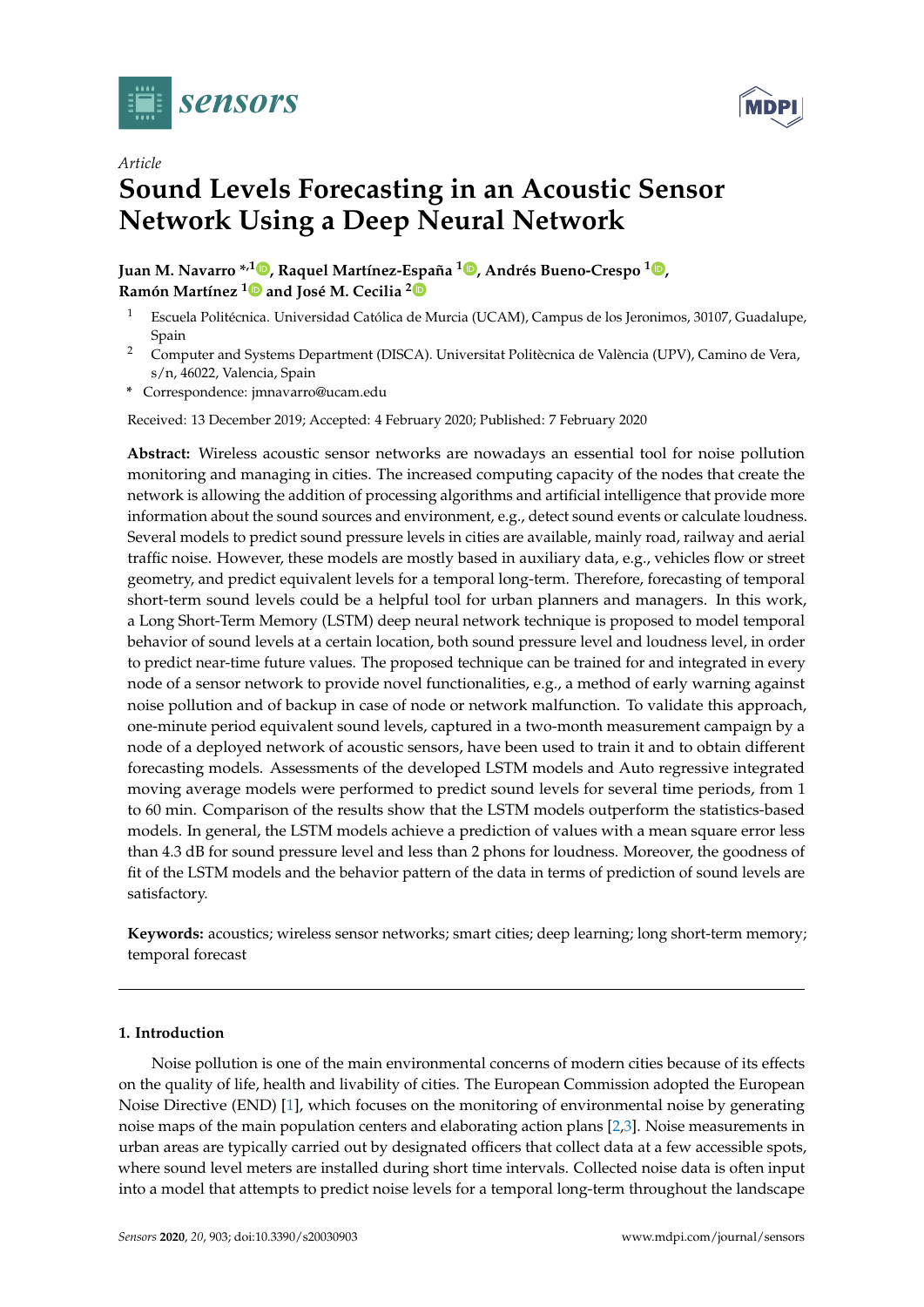to be evaluated. As a result, noise maps are generated using sound sources and propagation models leveraging geographic information systems to improve the accuracy and quality of the results [\[4,](#page-13-3)[5\]](#page-13-4). Specifically, road [\[6](#page-13-5)[–10\]](#page-13-6), railway [\[11–](#page-13-7)[13\]](#page-13-8) and aerial [\[14,](#page-13-9)[15\]](#page-13-10) traffic models are used, among others. However, according to Maisonneuve [\[16\]](#page-13-11), this approach presents several limitations since noise maps are actually generated from synthetic data. Even though these models allow to gain a first insight into the noise pollution problem, they are mainly focused on long-term acoustic parameters prediction and require auxiliary data such as source definition, traffic flow, street geometry, day period, urban topology, etc.

Wireless Acoustic Sensor Networks (WASN) [\[17,](#page-13-12)[18\]](#page-14-0) are becoming an indispensable tool for monitoring and assessment of short-term noise levels. WASN are a balanced technology regarding the characteristics of cost, scalability, flexibility, reliability and accuracy [\[19\]](#page-14-1). Such networks are supported by recent advances in low-power wireless communications technology as well as the integration of several functionalities in electronic devices, including sensing, communication and processing, even allowing the implementation of neural networks in the nodes [\[20\]](#page-14-2). They are being extensively used in smart city applications in recent years. This trend has led to intensive deployments in numerous cities such as New York [\[21\]](#page-14-3), Barcelona [\[22\]](#page-14-4) or Monza [\[23\]](#page-14-5). WASN can be deployed over an area of interest to operate continuously by creating a real-time monitoring system, which collects historical data related to the sound environment over longer periods of time, operating unattended and requiring human intervention only for network installation, maintenance and removal. This data is transmitted to a central sink node, then could be stored and subsequently be used, for instance, to dynamically update noise maps [\[24\]](#page-14-6). Indeed, all these information acquired by WASN can be analyzed to obtain useful information for the city [\[25\]](#page-14-7). Moreover, it is very interesting and relevant to predict the short-term behavior of the acoustic parameters that evaluate the sound environment. For instance, it allows the ability to detect behavior patterns depending on different times of day and, furthermore, in the event of failure or error in sending information from a sensor, this information can be estimated with precision. In addition, by being able to know these unique level values several days in advance, preventive measures could be taken if necessary to avoid the population from being exposed to risk levels. Therefore, in this work, a novel approach based on deep neural networks is introduced to forecast the near-time short-term sound level values using only historical sound level data from the location of study. In this way, the approach that is presented in this paper can be applied to every node of the sensor network, where the inputs of the model are the past and actual sound level values and the outputs are the future values.

To achieve this objective, in this paper the use of the Long Short-Term Memory (LSTM) deep neural network technique is proposed to model the behavior pattern of the acoustic parameters which has demonstrated very good results in prediction of time series [\[26,](#page-14-8)[27\]](#page-14-9). Sound sources, specifically those concerning a sound environment in this work, can be considered as time variant functions, i.e., time series, both the audio signal and the corresponding calculated parameters. Time series data analysis has been actively researched for decades and is considered one of the ten most difficult problems in data mining due to its unique properties. In this work, the capability of LSTM networks to estimate short-term future values of sound levels in a certain location using historical data is explored. In particular, several models are obtained by training the LSTM networks with sound pressure level and loudness level values captured by a node of a WASN. Comparison with ARIMA technique results together with some experiments are presented to evaluate the proposed approach.

The paper is structured as follows. After this introduction, Section [2](#page-2-0) presents a review of related work and the difference with the proposed approach. Then, Section [3](#page-2-1) describes the deployed sensor network, designed LSTM networks and the collection and pre-processing of the data-set handled to train and evaluate them. In Section [4](#page-6-0) different results obtained from the experiments to evaluate the implemented LSTM networks are shown and discussed. Finally, Section [5](#page-12-0) presents the general conclusions of this study and proposes future work.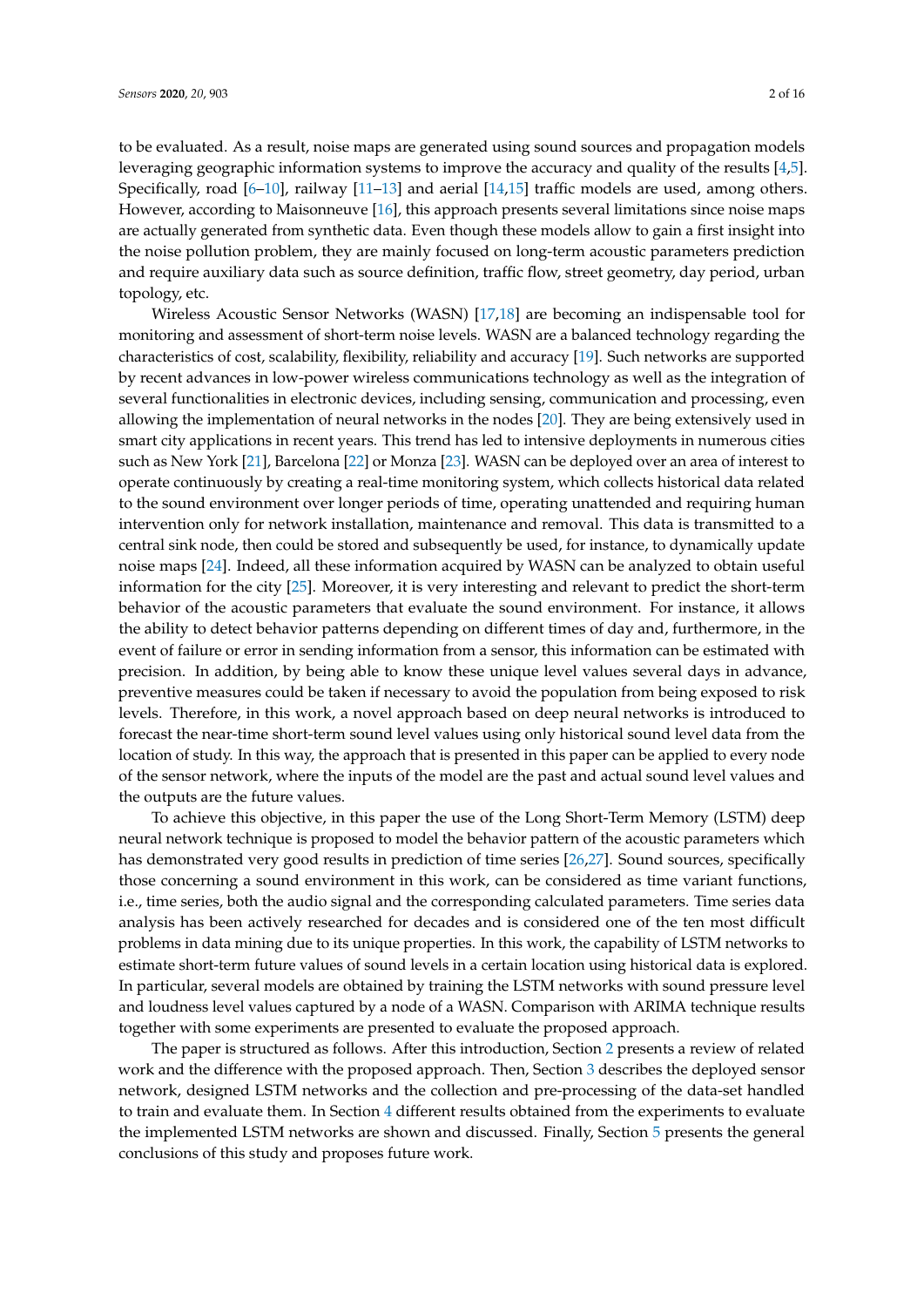#### <span id="page-2-0"></span>**2. Related Work**

A significant amount of information generated by sound sources is carried by acoustic signals, and this information can be used to describe and understand human and social activities. Sound signal acquired by acoustic sensors can be processed in two ways: (i) capturing and processing the audio signal (e.g., event detection [\[28](#page-14-10)[,29\]](#page-14-11), classification of sound sources [\[30](#page-14-12)[,31\]](#page-14-13), sound source location [\[32\]](#page-14-14), etc.) and (ii) calculating values of acoustic parameters from the captured audio signal (e.g., sound pressure level [\[33\]](#page-14-15), loudness [\[34\]](#page-14-16), etc.) that are the data collected to generate sound maps.

Several works have been developed in applying artificial neural networks to estimate sound source features and/or acoustic parameters values in a certain location for a given period of time, using data obtained through WASN or other information data base. In what follows we introduce differences between the proposed work and these previous works. Regarding audio signal processing, in publications [\[35,](#page-14-17)[36\]](#page-14-18) a WASN is proposed to monitor and analyze urban noise pollution, deploying a network of sensors to measure sound pressure level and using convolutional neural networks to classify sound sources from captured audio. In other work, Socoró et al. [\[37\]](#page-14-19) introduced an anomalous noise event detector to remove sound frames unrelated to road traffic sound sources to provide more reliable data captured by a WASN. In [\[38\]](#page-14-20), a convolutional recurrent neural network in a dilated spiral is used as a classifier fed by the energy recording feature in the mel band for the detection of sound events. Regarding to parameters calculation, some published papers introduce neural networks to estimate advanced acoustic parameters values. Yu and Kang [\[39\]](#page-14-21) explored the feasibility of using machine learning models to predict the sound landscape quality in urban open spaces by correlating various physical, behavioral, social, demographic and psychological factors. In [\[40\]](#page-15-0), a convolutional neural network was implemented to estimate the psycho-acoustic annoyance Zwicker's model from an input audio signal. In contrast with these related works, in our research a neural network approach is used to predict future time values of acoustic parameters instead of estimating current time values.

There are some studies that apply neural networks to create a prediction model in order to estimate sound pressure levels emitted by sound sources across a spatial domain but using also geospatial and description information as input parameters. Specifically in [\[41\]](#page-15-1), a multi-layer perceptron neural network model trained with the Levenberg–Marquardt algorithm was used to predict the equivalent sound level from road traffic noise. In another publication [\[42\]](#page-15-2), a system proposition is presented that uses an ensemble of machine learning techniques to estimate both environmental sound levels and uncertainty in model predictions by taking geospatial data as input. In addition to making use of auxiliary information, these neural network-based models predict long-term values and do not take into account the temporal composition of the short-term sound environment. An attempt to predict the temporal component of traffic noise levels is presented in [\[43\]](#page-15-3) through the use of back-propagation neural networks, however it only estimates index values describing temporal variability and impulsiveness in addition to using auxiliary data as input. Although noise sources are mainly non-stationary, statistical techniques such as AutoRegressive Integrated Moving Average (ARIMA) [\[44\]](#page-15-4) have been also used in the literature to model traffic noise pollution.

Finally, it is worth highlighting that there are several works in the literature that predict other pollution factors through deep neural networks, considering the data of these variables as time series. Specifically, the most common pollution problem studied is air pollution, particulate matter and carbon monoxide concentrations among others [\[45,](#page-15-5)[46\]](#page-15-6). However, the use of deep learning models such as LSTM require an optimized configuration and settings for each type of problem, as it is carried out in Section [3.5,](#page-5-0) considering the inputs and its behavior in time.

## <span id="page-2-1"></span>**3. Materials and Methods**

## *3.1. Wireless Acoustic Sensor Network*

In this work, data captured from a node of a deployed WASN was used to train and validate the designed neural network prediction models. This WASN is a scalable and extensible system used to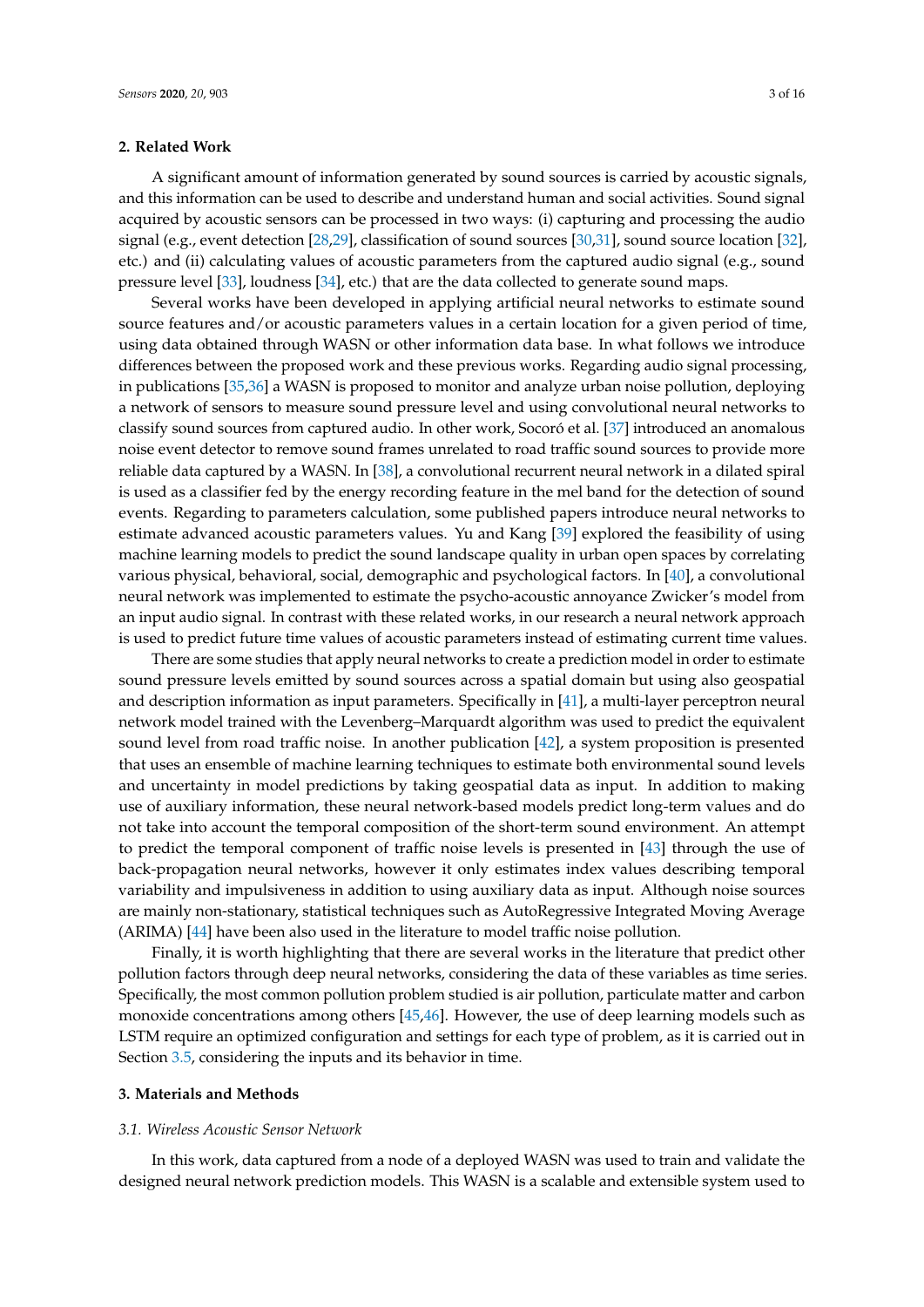monitor sound levels in a certain environment. This is a static and homogeneous WASN allowing continuous monitoring indoors and outdoors. This network was composed of ten acoustic nodes deployed in the campus of the Catholic University of Murcia. In this WASN, each acoustic node [\[47\]](#page-15-7) collected and processed the audio signal and after that, it calculated and sent data every minute to the sink node. The low-cost acoustic node design included two main parts: the audio acquisition system and the processing core. The former consisted of an array of the four-microphones of a Sony PlayStation Eye camera. Regarding the processing core, a Raspberry Pi 3 Model B computer [\[48\]](#page-15-8) was selected for the processing, acquisition and publishing stages. Although a node is able to compute results related to diverse acoustic parameters, see [\[47\]](#page-15-7) for details, this research is focused on the equivalent sound pressure level (*Lp*) and loudness level (*N*) values [\[49\]](#page-15-9) in a one-minute period. A sink node plays the additional role of transmitting the data to an Internet of Things (IoT) platform to store and to perform analysis of the overall data. The audio signal was not stored nor transmitted from the node to keep public privacy. Concerning the network design, acoustic nodes transmit data via Wi-Fi technology using two communications protocols: TCP for communication between nodes and HTTP for communication between the sink node and the IoT platform. Further in-depth control and maintenance of the deployed nodes was provided via a virtual private network that provides a method for remote Secure SHell (SSH) access to each node. The virtual private network also enhances the wireless transmission security of the sensor as all data and control traffic was routed through this secure network.

Specifically for this research, a data-set with these acoustic parameters, *L<sup>p</sup>* and *N*, was built, as it is explained in detail in the following section.

#### <span id="page-3-0"></span>*3.2. Acoustic Data-Set*

In this research, the acoustic data acquired on a continuous basis with a temporal period, i.e., a time step of 1 minute by a node of the described WASN in the previous section was used to train a LSTM network. This data-set was collected from the beginning of October to the end of November 2019 and it contains quantitative and temporal data related to two acoustic parameters: the equivalent sound pressure level in decibels (dB) and loudness level in phons in one-minute of integration time. The selected node was located in-door in an open-office room where lecturers and researchers work. Working days are mainly from Monday to Friday but Saturday is also open. This data-set is representative of a random noise, of which the main sound sources are speech and human activities. This long-period study can help to analyze and predict the temporal behavior pattern of this type of soundscape.

From the principal data-set, a total of ten data-sets have been generated, five for each parameter, computing a temporal average of the data for the following periods: 1, 5, 15, 30 and 60 min. The following average has been used for time intervals:

$$
X = 10\log\left(\frac{1}{n}\sum_{i=1}^{n} 10^{\frac{X_i}{10}}\right),\tag{1}
$$

where *X* can be either *L<sup>p</sup>* or *N*, and *X<sup>i</sup>* corresponds respectively to the equivalent sound pressure level  $(L_{p_i})$  and loudness level  $(N_i)$  for each time step *i*. For example, the data-set denoted as noise15 in Table [1](#page-4-0) indicates that the 1-min values have been averaged over 15 min, generating one value for *L<sup>p</sup>* and other for *N*. A description of the quantity of samples used for each data-set can be seen in Table [1.](#page-4-0) The number of samples in each data-set corresponds to approximately 50 days.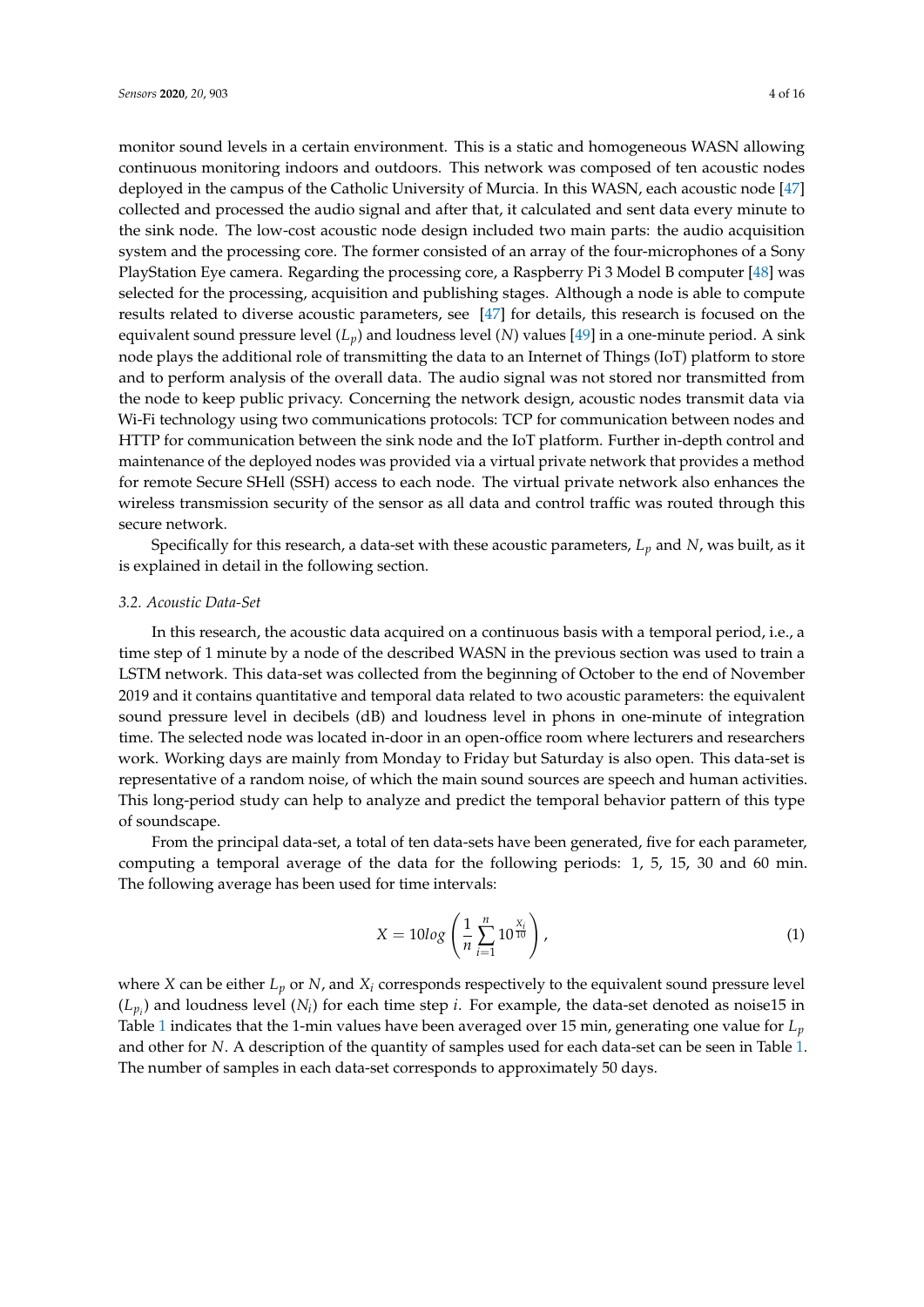| Data-Sets           | Total Instances $L_p$ | <b>Total Instances N</b> |
|---------------------|-----------------------|--------------------------|
| noise01             | 72,300                | 72,300                   |
| noise05             | 14,460                | 14,460                   |
| noise15             | 4820                  | 4820                     |
| noise30             | 2410                  | 2410                     |
| noise <sub>60</sub> | 1205                  | 1205                     |
|                     |                       |                          |

<span id="page-4-0"></span>**Table 1.** Number of samples per data-set for each of the pressure level and loudness parameters.

## *3.3. Deep Learning: Long Short-Term Memory*

A Recurrent Neural Network (RNN) in very powerful for everything that has to do with sequence analysis, such as text, sound or video analysis. The main feature of an RNN is that information can persist by looping into the network diagram, so they can basically "remember" previous states and use this information to decide what will be next. This feature makes them very suitable for managing time series. However, a conventional RNN presents problems in training because retro-propagated gradients tend to grow enormously or fade over time because the gradient depends not only on the present error but also on past errors. The accumulation of errors makes it difficult to memorize long-term dependencies. These problems are solved by the Long Short-Term Memory neural networks (LSTM), for which it incorporates a series of steps to decide which information will be stored and which erased. The LSTM networks are composed of LSTM modules which are a special type of recurrent neural network described in 1997 by Hochreiter and Schmidhuber [\[50\]](#page-15-10). The LSTM module contains three internal gates, known as input, forgotten and output (as can be seen in more detail in the Figure [1\)](#page-5-1), consisting basically of a sigmoid layer and a multiplication operation, and in the case of the forgetting door, it also incorporates a hyperbolic tangent layer. These gates allow to remove or add information to the cell state, which is a connection that transfers information from one LSTM module to the next. The input gates controls when new information can enter memory. Forgotten gates control when a piece of information is forgotten, allowing the cell state to discriminate between important and superfluous data, leaving room for new data, for this, a hyperbolic tangent layer is added which is combined with the sigmoid layer. Output gate controls when used in the result of memories stored in the cell state. The cell state has a weighting optimization mechanism based on the resulting network output error, which controls each gate. The output and the cell state value generated by the LSTM module are transferred to the next LSTM module. Figure [1](#page-5-1) shows the gates and operations of an LSTM module graphically for *L<sup>p</sup>* (for *N* it would be the same scheme), and in which it can be observed that the input for a unit, is the output of the previous one. This way, each LSTM module transmits to the next one its prediction that together with the current input of the module, generate the output that is sent as input to the next LSTM module.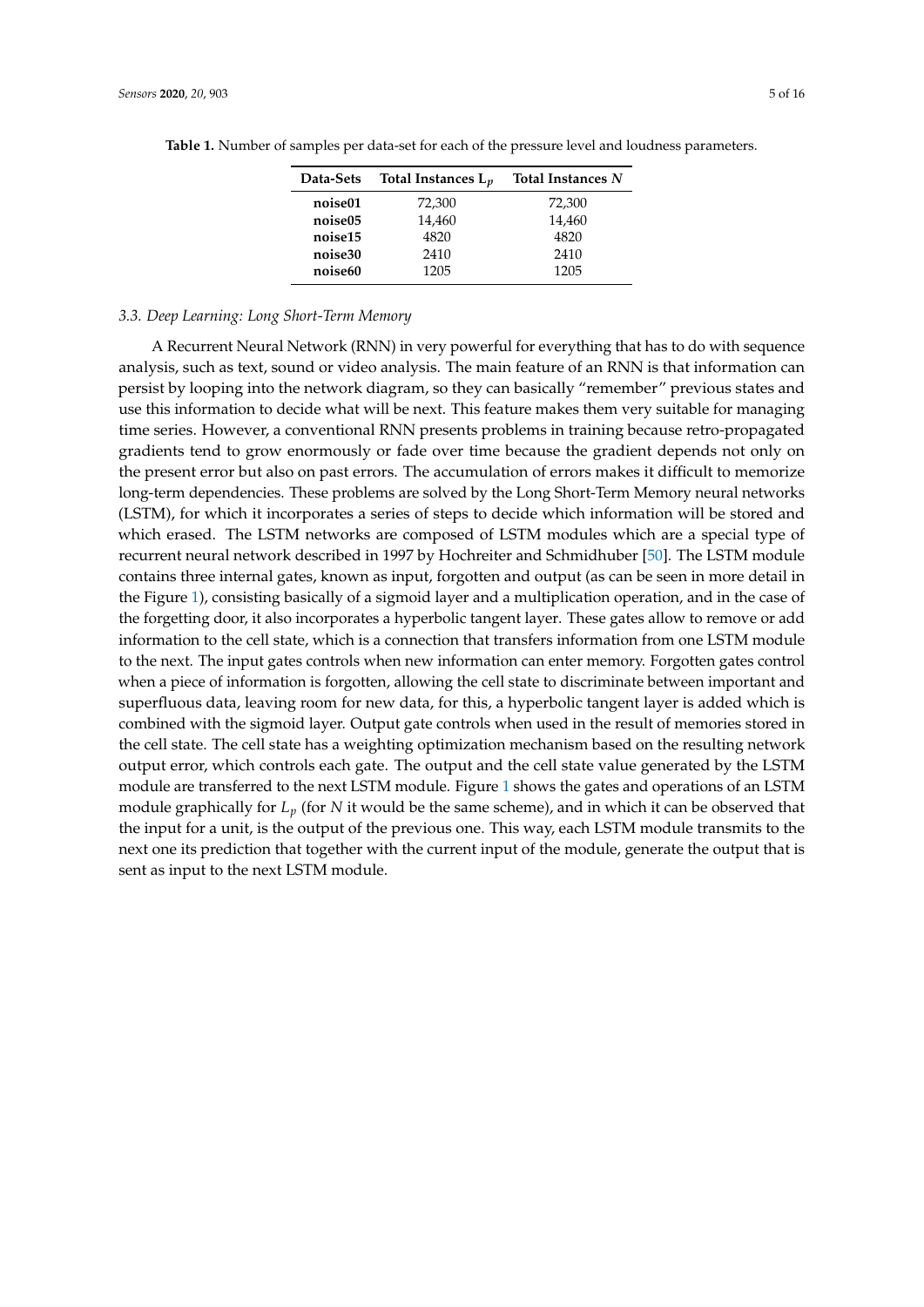<span id="page-5-1"></span>

**Figure 1.** General scheme of an Long Short-Term Memory neural networks (LSTM) for *Lp*. The interaction between LSTM modules can be observed, as well as the three types of gates that make up an LSTM module.

The network proposed in this work is univariate, that is, it takes a single input variable and obtains a single output variable, given that the objective of the work is to predict both the L*p* sound levels and the loudness *N*. Thus, for the prediction of each one of these values, a different LSTM model will be made for each data-set.

#### *3.4. Statistical Approach: Auto Regressive Integrated Moving Average*

Classical approach to predict time-series is based in statistics. The Auto Regressive Integrated Moving Average technique [\[51\]](#page-15-11) is a statistical model that uses variations and regressions of statistical data in order to find patterns for a prediction into the future. It has been also applied to sound level parameters prediction [\[44\]](#page-15-4), as it has been introduced in Section [2.](#page-2-0) ARIMA is a dynamic time series model, i.e., future estimates are explained by past data rather than independent variables. This model was developed in the late 1960s. Box and Jenkins (1976) systematized it [\[52\]](#page-15-12). An ARIMA model is characterized by 3 terms:  $(p, d, q)$  where, p is the order of the Auto Regressive (AR) term, q is the order of the Moving Average (MA) term and *d* is the number of differences needed to make the time series stationary. In this work, an ARIMA model has been created using the same data-set described in Section [3.2](#page-3-0) to compare with quality metrics of the proposed LSTM models.

## <span id="page-5-0"></span>*3.5. Experiment Configuration*

The viability and suitability of the proposed LSTM technique is assessed using two types of experiments. On the one hand, an experiment was executed using 80% of the data-set to train the model and 20% to test it. This experiment was applied to the five data-sets (different time intervals) described in Section [3.2,](#page-3-0) for each acoustic parameter. In addition, to validate the LSTM model, we performed a comparison with the Auto Regressive Integrated Moving Average (ARIMA) technique [\[51\]](#page-15-11). On the other hand, to analyze the robustness and adaptability of the proposed LSTM model, we performed several types of validation for the 30 and 60 min data-sets, which are the best results obtained globally.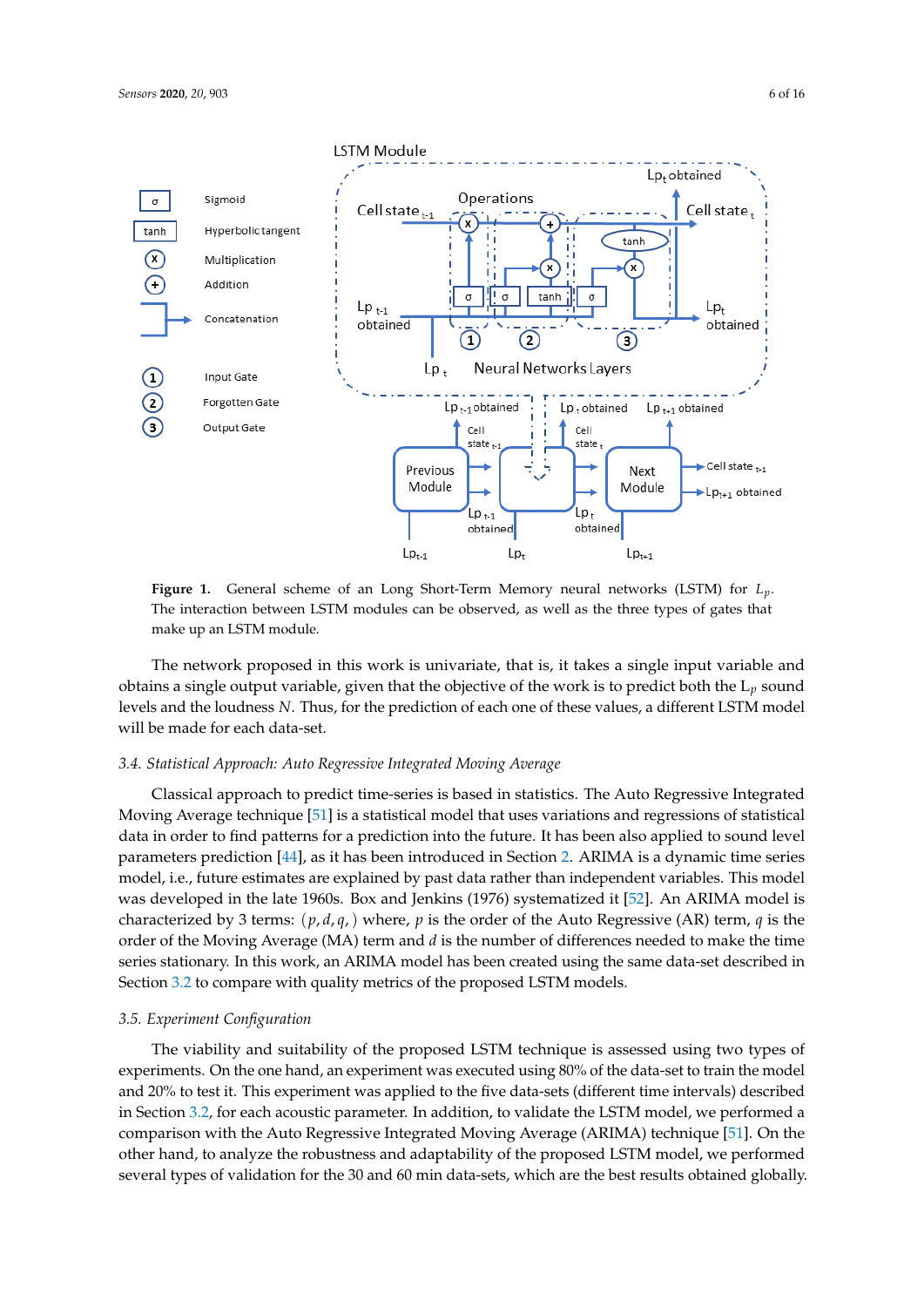Specifically on the proposed LSTM model; comparisons will be made using the validations of 60%, 70% and 80% to train and 40%, 30% and 20% to test respectively. Thus, depending on the results, the response capacity of the model presented can be analyzed in the absence of training data.

<span id="page-6-1"></span>For the ARIMA model, used in the comparison, the parameter  $(p, d, q)$  used for the for the estimation of the acoustic parameter  $L_p$  were (1,1,14) and for the acoustic parameter *N* were (1,1,10). In the LSTM model proposed in this paper, the optimal parameters that have been chosen, after a previous adjustment carried out to obtain the optimum parameters, are shown in the Table [2.](#page-6-1) For the number of neurons, intervals are shown depending on the acoustic parameter.

| Value                |
|----------------------|
| $L_p[50:100]$        |
| N[17:70]             |
| 32                   |
| 100                  |
| 0.001                |
| Adam                 |
| hyperbolic tangent   |
| quadratic mean error |
|                      |
|                      |

**Table 2.** Optimal parameters for LSTM execution experiments.

The quality evaluation of the model proposed is performed by measuring the goodness of the prediction by the following metrics:

- the Root Mean Square Error (RMSE)
- the Mean Absolute Error (MAE)
- the Pearson Correlation Coefficient (PCC)
- Determination Coefficient  $(R^2)$

Experiments were been carried out in a GPU-based platform. This platform was composed of an Intel(R) Xeon(R) CPU E5-2640 v4 @ 2.40GHz, 128 GB of RAM, 1 TB SSD Hard Disk and a NVIDIA GeForce GTX 780 GPU (Kepler).

## <span id="page-6-0"></span>**4. Results and Discussion**

In this section, the behavior of the LSTM model proposed for the prediction of the sound pressure level and loudness values is discussed and analyzed. The evaluation and analysis is detailed in two subsections. First, a comparison with a technique to predict the time series of ARIMA was made by performing an experiment with 80% of the data-set to train and 20% to test. Then, to validate the robustness of the proposed LSTM technique, several validations increasing the test percentage and reducing the train percentage were performed. It should be noted that the predictions were estimated for the values *L<sup>p</sup>* and *N*, therefore for each of these values a different model was made.

#### *4.1. Comparing the LSTM Model with the ARIMA Model*

This section presents the results obtained by the LSTM models for the prediction of the parameters *L<sup>p</sup>* and *N* for the different data-sets described in Section [1.](#page-4-0) In addition, LSTM models are compared with the ARIMA technique models for both parameters to validate the results. The validation carried out for both LSTM and ARIMA models was using 80% of the data-sets to train and 20% to test. The number of days is equivalent to about 40 days for training and about 10 consecutive days of prediction for testing.

Table [3](#page-7-0) shows the values of RMSE, MAE, PCC and *R* 2 for each of the data-set of *L<sup>p</sup>* parameter for the LSTM and ARIMA models. For the LSTM models, the calculated metrics are very satisfactory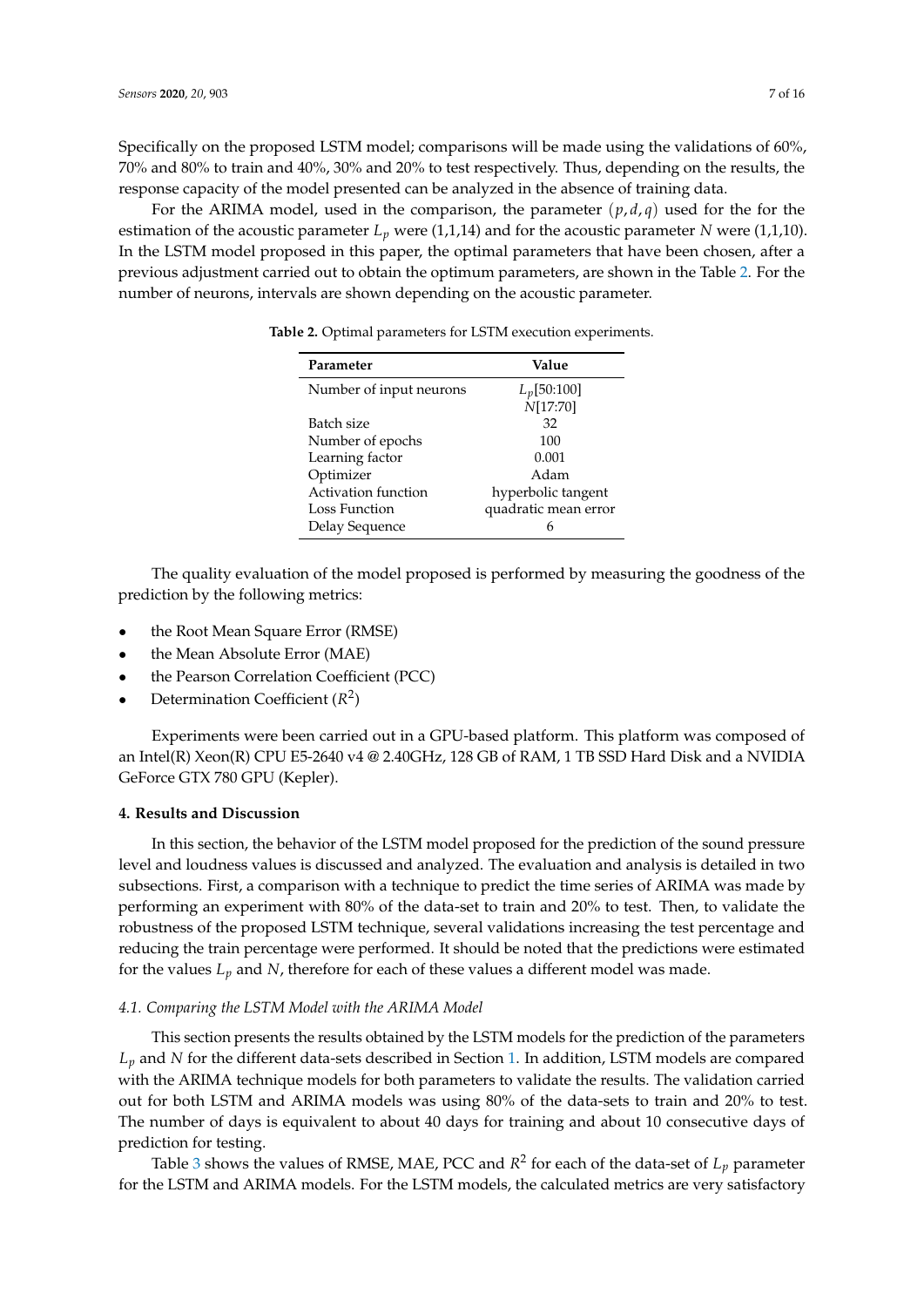in general, obtaining a RMSE lower than 4.3 dB for *L<sup>p</sup>* in all the data-sets. Regarding to the fit of the model, *R* 2 , the better is this fit the greater the temporal amplitude of the interval is. This may be caused by the smoothing obtained by the averaging of punctual noise peaks. The best fit of the model, 0.75, is obtained for *L<sup>p</sup>* when the prediction period is 60 min. With respect to ARIMA models, the RMSE values increase considerably, which indicates that the ARIMA technique is not adequate for estimating the behavior of the *L<sup>p</sup>* parameter in short-term intervals. For all data-sets the ARIMA model fit is very low and the errors much higher than for the LSTM model. It must be taken into account that ARIMA may need more days of training to be able to reduce the error and improve the fit of the predicted time series. This is one of the advantages of the LSTM technique.

<span id="page-7-0"></span>**Table 3.** Representation of Root Mean Square Error (RMSE), Mean Absolute Error (MAE), Pearson Correlation Coefficient (PCC) and  $R^2$  of the five data-sets of sound pressure level values ( $L_p$ ) for the LSTM proposed models and the ARIMA models.

|             | $Ln$ -noise60 |             | $Ln$ -noise30 |             | $Ln$ -noise15 |             | $Ln$ -noise05 |             | $L_n$ -noise01 |        |
|-------------|---------------|-------------|---------------|-------------|---------------|-------------|---------------|-------------|----------------|--------|
|             | <b>ARIMA</b>  | <b>LSTM</b> | <b>ARIMA</b>  | <b>LSTM</b> | <b>ARIMA</b>  | <b>LSTM</b> | <b>ARIMA</b>  | <b>LSTM</b> | <b>ARIMA</b>   | LSTM   |
| <b>RMSE</b> | 9.3000        | 3.9400      | 112.0704      | 4.2700      | 9.5734        | 4.2500      | 78.2656       | 3.9500      | 6.0694         | 3.5900 |
| MAE         | 6.6400        | 2.7500      | 2.2050        | 2.8500      | 7.7755        | 2.5500      | 5.8934        | 2.0700      | 4.4851         | 1.7100 |
| <b>PCC</b>  | 0.1732        | 0.8600      | 0.0131        | 0.8300      | 0.2798        | 0.8100      | 0.0335        | 0.8100      | 0.0521         | 0.8000 |
| $R^2$       | 0.0300        | 0.7500      | 0.0002        | 0.6900      | 0.0783        | 0.6600      | 0.0011        | 0.6400      | 0.0027         | 0.5800 |

Table [4](#page-7-1) shows the values of RMSE, MAE, PCC and *R* 2 for each of the data-set of *N* parameter for the LSTM and ARIMA models. For the LSTM models, the calculated metrics are very satisfactory in general, obtaining a RMSE lower than 2 phons for *N* in all the data-sets. Particularly, metrics show that the RMSE of *N* is similar for all time intervals. In addition, the value of adjustment of the model,  $R<sup>2</sup>$ , of *N* is very similar in all the cases, which indicates that it is less affected by the time interval considered to predict sound levels. For ARIMA models, the behavior and results for predicting the *N* parameter is similar to the *L<sup>p</sup>* parameter. In this case, the error does not increase as significantly as for the *L<sup>p</sup>* parameter. However, the error is always more than double that obtained by the LSTM technique. Moreover, as far as the model's adjustment is concerned, the result is not at all satisfactory. This indicates that the ARIMA models are not able to adapt to the non-stationary behavior of the sound level parameters in short-term intervals.

<span id="page-7-1"></span>**Table 4.** Representation of RMSE, MAE, PCC and *R* <sup>2</sup> of the five data-sets of loudness values (*N*) for the LSTM proposed models and the ARIMA models.

|             | N-noise60    |        | N-noise30    |             | N-noise15    |             | $L_n$ -noise05 |             | N-noise01    |             |
|-------------|--------------|--------|--------------|-------------|--------------|-------------|----------------|-------------|--------------|-------------|
|             | <b>ARIMA</b> | LSTM   | <b>ARIMA</b> | <b>LSTM</b> | <b>ARIMA</b> | <b>LSTM</b> | <b>ARIMA</b>   | <b>LSTM</b> | <b>ARIMA</b> | <b>LSTM</b> |
| <b>RMSE</b> | 3.1100       | 1.9900 | 14.6412      | 2.0100      | 8.4290       | 1.9600      | 12.3481        | 1.8700      | 3.1400       | 1.7900      |
| MAE         | 2.7100       | 0.9900 | 2.2050       | 1.0500      | 2.0675       | 1.0000      | 1.8617         | 0.8900      | 0.1563       | 0.7400      |
| <b>PCC</b>  | 0.2000       | 0.7900 | 0.0198       | 0.7800      | 0.3769       | 0.7800      | 0.0031         | 0.7800      | 0.0011       | 0.7600      |
| $R^2$       | 0.0400       | 0.6000 | 0.0004       | 0.5900      | 0.1420       | 0.6000      | 0.0000         | 0.6100      | 0.0000       | 0.5700      |

In summary, results show that the LSTM technique outperforms the ARIMA technique for creating temporal short-term models and predicts the behavior of the *L<sup>p</sup>* and *N* parameters. One aspect to consider about the obtained LSTM models is the difference between the RMSE and MAE values for both *N* and *L<sup>p</sup>* levels. The MAE value is almost double the RMSE value, indicating that there are outliers in the data [\[53\]](#page-15-13). These outliers data are usually reflected by the peaks. In this case, the outliers can be observed in Figures [2](#page-9-0) and [3,](#page-10-0) for both *N* and *L<sup>p</sup>* levels, in the eventually impulsive sound events that occur throughout the day.

Figures [2](#page-9-0) and [3](#page-10-0) represent a temporal graph for a ten days interval of the captured data, i.e., real data from the test-subset, along with the estimated data using the obtained LSTM models for both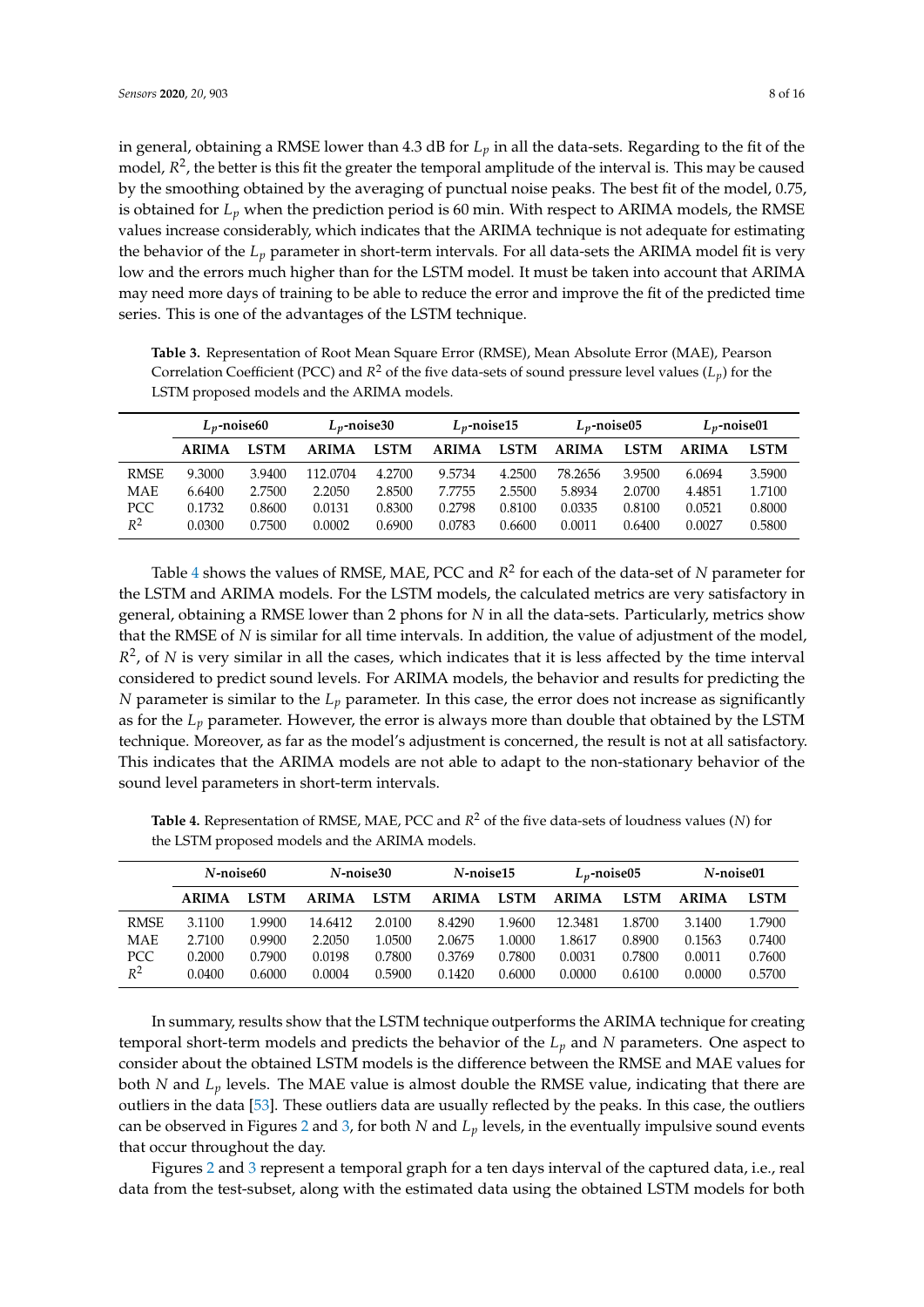*N* and *Lp*. The test-subset begins on Sunday and ends on Tuesday of the following week. Therefore, it can be observed that the minimum noise level on Sunday because the open-office room where the data has been collected is closed. However, the acoustic level increases over the next five working days on the day-period and decreases on the night-period. On Saturday, the activity of people in the office is reduced, thus the noise level is quieter than a regular working day. Then, the time sequence starts again with a Sunday having the lowest noise levels. In general, the model obtained by the LSTM technique, as a pattern of sound level behavior for both *L<sup>p</sup>* and *N*, adequately follows the trend of sound level. The greater the interval in time averages, the peaks of short event high noises are smoothed, obtaining a better prediction and adjustment of the model comparing with models of shorten intervals.

In order to explore in detail the obtained LSTM models, Figure [4a](#page-11-0) shows a zoomed view of graph of Figures [2d](#page-9-0) and [4b](#page-11-0) shows a zoomed view of graph of Figure [3d](#page-10-0) for a two days interval with a time average of 30 minutes. It can be observed that the LSTM model has difficulties in precisely estimate short-time events where the sound level increase and decrease drastically, i.e., when sound level suddenly rise or decay. However, the behavior of the LSTM model is much more stable when the peaks are less relevant, e.g., during Saturdays.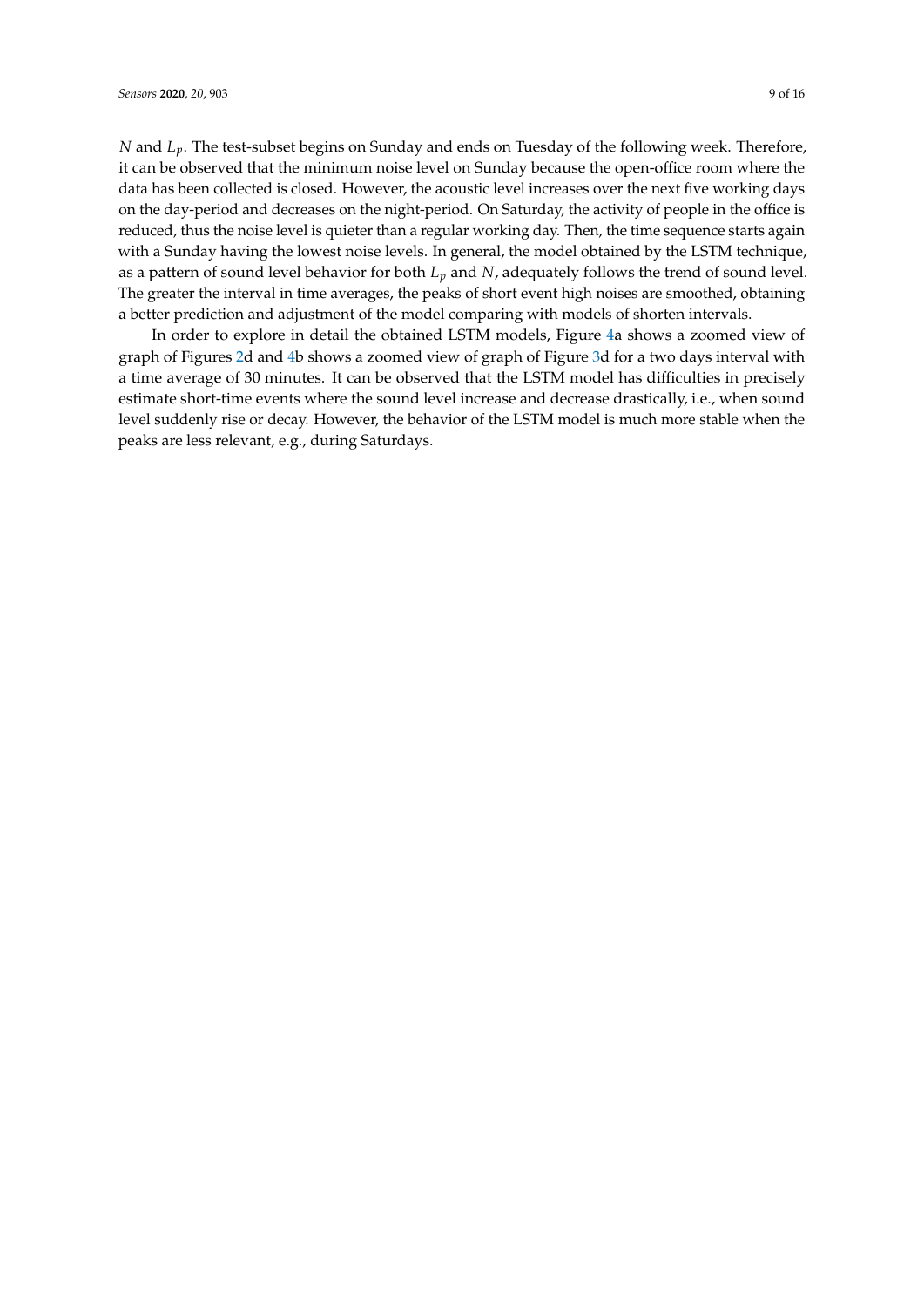<span id="page-9-0"></span>





**(b)**  $L_p$  for a time period of 5 min.



(**c**) *L<sup>p</sup>* for a time period of 15 min.

(**d**)  $L_p$  for a time period of 30 min.



(e)  $L_p$  for a time period of 60 min.

**Figure 2.** Representation of captured and estimated LSTM data during approximately ten days test-interval (20% of the data) of *Lp*.

Real<br>Forecast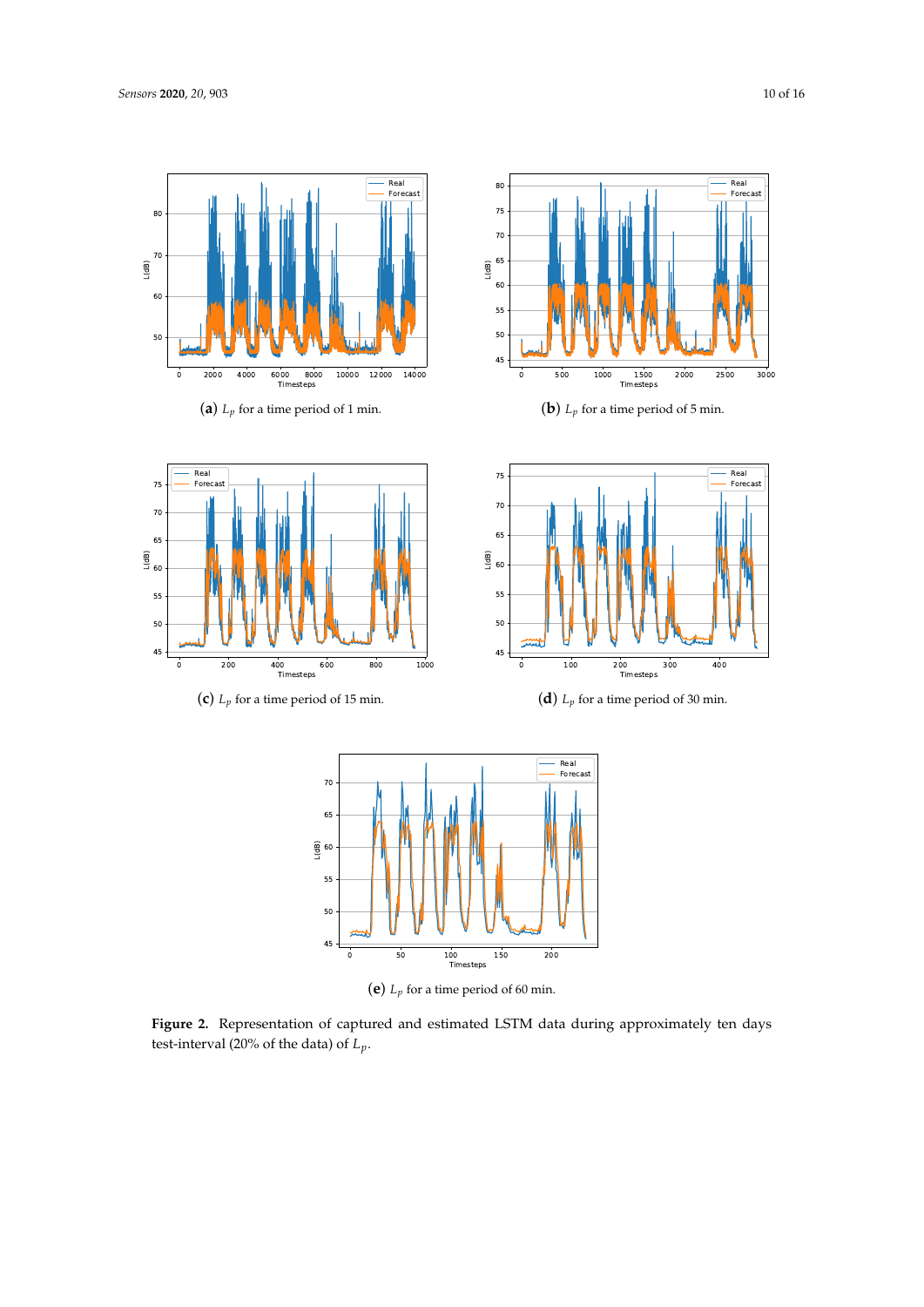$\dot{\mathbf{o}}$ 

5 -

200

- 3000

Real<br>Forecast

 $\equiv$ 

<span id="page-10-0"></span>



(**c**) *N* for a time period of 15 min.

600

--

1000

60 400<br>Timesteps

(**d**) *N* for a time period of 30 min.





**Figure 3.** Representation of captured and estimated LSTM data during approximately ten days test-interval (20% of the data) of *N*.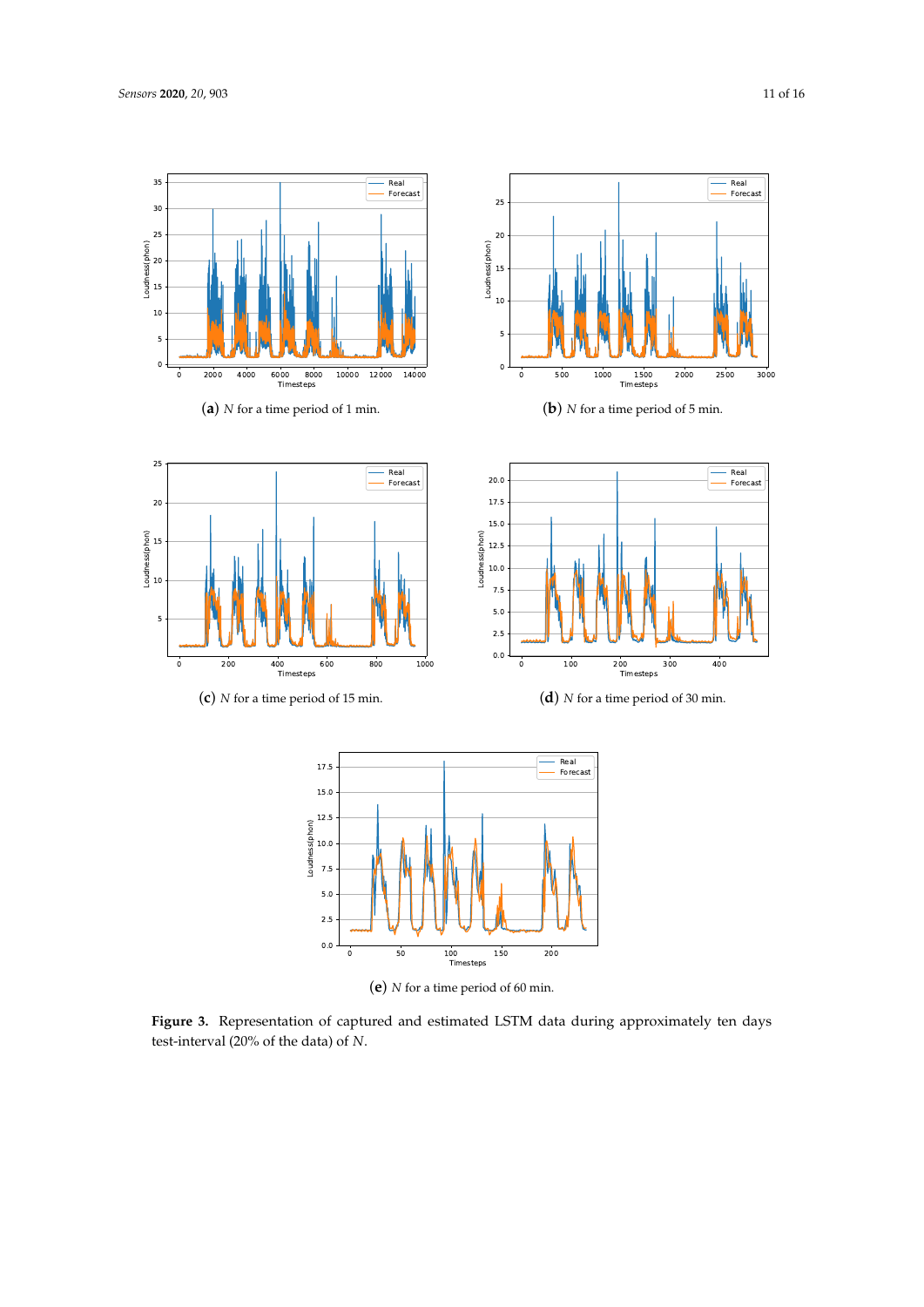<span id="page-11-0"></span>

(**a**) Detail for two days of *L<sup>p</sup>* for a time period of 30 min.

(**b**) Detail for two days of *N* for a time period of 30 min.

**Figure 4.** Detailed representation for two days, Friday and Saturday, for a time period of 30 min of captured and estimated LSTM data.

#### *4.2. Assessing the Robustness of the Proposed LSTM Model*

In the previous section, it was concluded that the LSTM technique can develop precise models for predicting the sound parameters L*<sup>p</sup>* and *N* in short-term. In this section, a validation of the behavior, the stability and the robustness of the LSTM technique is carried out throughout different types of tests. The objective is to analyze the variability of the LSTM models when a greater amount of samples are predicted having a smaller amount of training samples. The validations that have been made are as follows:

- 80% train and 20% test (80/20)—approximately 40 days to train and 10 days to test (validation already done in the previous experiment, used to analyze and compare).
- 70% train and 30% test (70/30)—approximately 35 days to train and 15 days to test.
- $60\%$  train and  $40\%$  test  $(60/40)$ —approximately 30 days to train and 20 days to test.

Table [5](#page-12-1) shows the values of RMSE, MAE, PCC and *R* <sup>2</sup> of the validations indicated for noise60 and noise30 data-sets. Analyzing the results for the parameter L*p*, it can be appreciated how independently of the type of validation the RMSE error is, around 4 dB for the noise60 data-set and around 4.3 dB for the noise30 data-set. The variations of the LSTM models for both data-sets are minimal when the type of validation performed is changed. These minimum variations can be seen with the value of *R* 2 that hardly suffers variations of 0.04 points. Regarding the *N* parameter, the results are very similar to the *L<sup>p</sup>* parameter in terms of model variability. Analyzing the RMSE value of the *N* parameter, it is observed that it is around 2 dB for any of the two data-sets and any of the validations. The same happens with the determination coefficient  $R^2$  where the differences between models of different validations and data-sets do not exceed 0.05 points. A remarkable aspect of the *N* parameter for the 60/40 validation is that it gets the best result than the other validations for both the noise30 and noise60 data-sets. The explanation for this situation can be that by obtaining more test days, these days include more weekends where the noise is more stable and there are fewer punctual peaks, hence the model fit is better.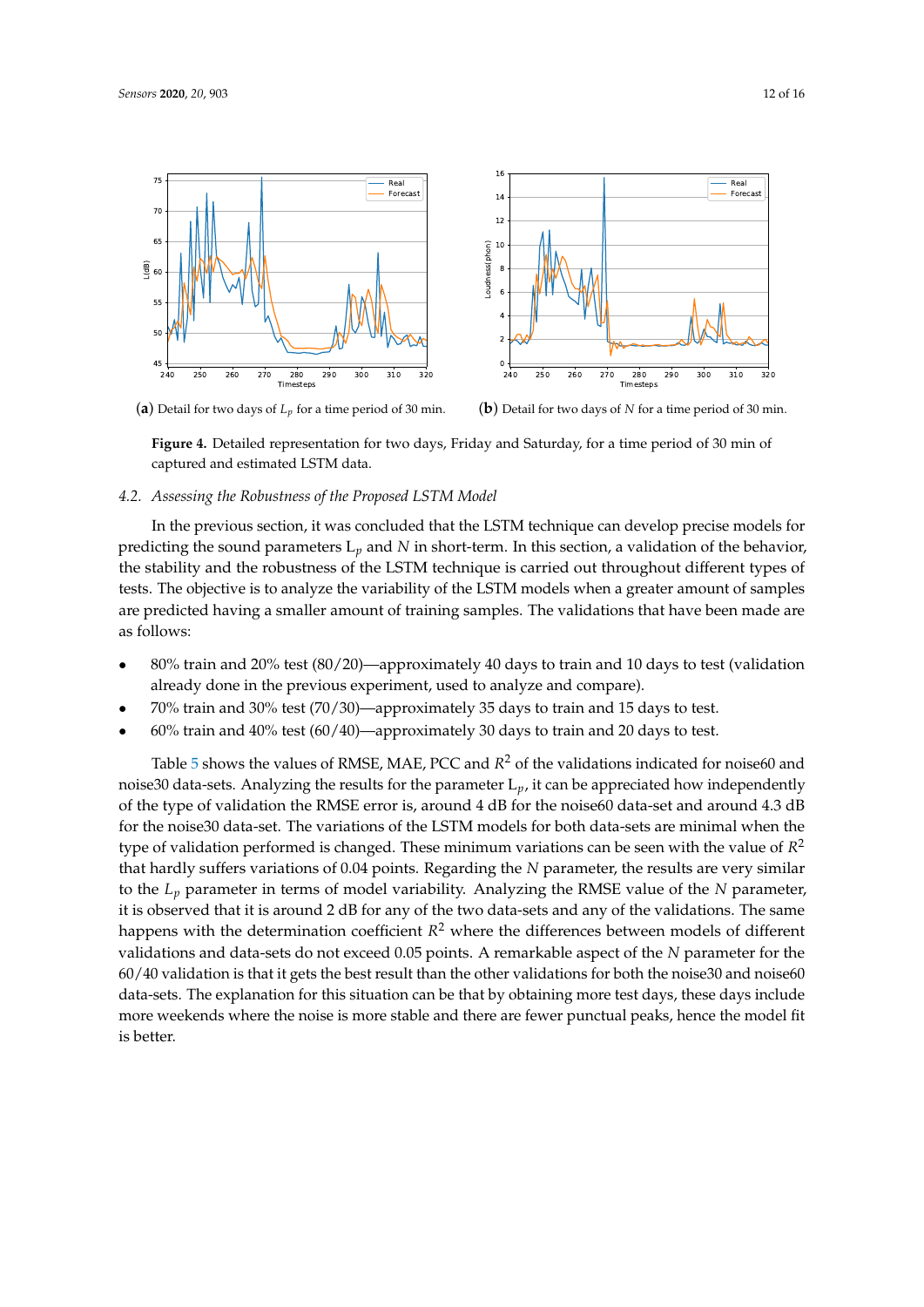|                     | Sound Pressure Level |             |            |            |       | Loudness    |            |            |       |
|---------------------|----------------------|-------------|------------|------------|-------|-------------|------------|------------|-------|
| Data-Set            | Train/Test           | <b>RMSE</b> | <b>MAE</b> | <b>PCC</b> | $R^2$ | <b>RMSE</b> | <b>MAE</b> | <b>PCC</b> | $R^2$ |
| noise30             | 80/20                | 4.27        | 2.85       | 0.83       | 0.69  | 2.01        | 1.05       | 0.78       | 0.59  |
|                     | 70/30                | 4.32        | 2.74       | 0.82       | 0.68  | 2.08        | 1.09       | 0.77       | 0.59  |
|                     | 60/40                | 4.51        | 3.15       | 0.84       | 0.65  | 2.00        | 1.05       | 0.80       | 0.63  |
| noise <sub>60</sub> | 80/20                | 3.94        | 2.75       | 0.86       | 0.75  | 1.99        | 0.99       | 0.79       | 0.60  |
|                     | 70/30                | 4.13        | 2.92       | 0.85       | 0.72  | 2.03        | 1.17       | 0.79       | 0.61  |
|                     | 60/40                | 4.05        | 3.13       | 0.86       | 0.74  | 1.97        | 1.14       | 0.82       | 0.65  |

<span id="page-12-1"></span>**Table 5.** Representation of RMSE, MAE, PCC and  $R^2$  for different training and test percentages of  $L_p$ and *N* values.

After detailing and analyzing the results of the various performed validations together with the comparison with the ARIMA technique in the previous experiment, it can be concluded that the LSTM technique obtains a considerably stable and satisfactory performance for the problem posed. It must be taken into account that the challenges presented by the LSTM technique have allowed us to make reliable models regarding the error and the adjustment of the model using very few training samples and allowing a prediction of 20 consecutive days. Although the LSTM models created follow the trend of sound with a stable behavior, they present limitations in detecting impulsive short events, i.e., high peak noises at certain times.

#### <span id="page-12-0"></span>**5. Conclusions and Future Work**

Wireless acoustic sensor networks are an important tool for monitoring and managing noise pollution in cities. In addition to economic cost savings as compared to traditional procedure to create a noise map, these networks are helping in the design of new noise maps with extended sound sources information and enabling existing noise maps to be updated dynamically. However, it must be taken into account that sensors within a network can fail or that network signal coverage may drop in certain situations, producing missing values in the IoT platform. Moreover, it would be helpful for local administrations to know in advance the trend in noise levels in cities in the temporal short-term. As a support to address these issues and even to decrease the number of necessary nodes in a network, the techniques of artificial intelligence can help through the execution of its different algorithms.

This paper proposes the use of a deep neural network, specifically a Long Short-Term Memory neural network (LSTM) to forecast future time values creating a model that represents the behavior of an acoustic environment in a certain location, specifically sound pressure level (*Lp*) and loudness values (*N*) parameter are contemplated. To create this model, values taken from a node of a deployed acoustic sensor network that collects information every minute have been used. Different models have been designed for *L<sup>p</sup>* and *N* applying several time periods varied up to 60 min, in order to assess and analyze the behavior of the acoustic environment at different time intervals. To validate the model, it has been compared with the Auto Regressive Integrated Moving Average (ARIMA) time series technique, to evaluate and discuss the benefits and limitations of the proposed LSTM. Besides, to analyze the stability of the LSTM technique, several types of validations have been made. The results indicate that LSTM models obtain a lower prediction error and a better model fit than ARIMA. In general, the results achieved through the application of the LSTM technique are satisfactory since all the created models predict in a correct way the rising and falling trends of the sound levels. Moreover, obtained root mean square error values are lower than 4.3 dB for *L<sup>p</sup>* and lower than 2 phons for *N* all considered models. Analyzing the parameters separately, using the *N* level more robust models than *L<sup>p</sup>* are obtained, resulting in smaller error values and no significance differences between considered time periods. Regarding the *L<sup>p</sup>* level models, a more reliable model is achieved when a higher time period is considered. Although *L<sup>p</sup>* is a parameter with higher variance than *N*, the trend of the behavior pattern estimated by the model is satisfactory in terms of determination coefficient. Regarding the results of the different validations, these indicate that the proposed LSTM technique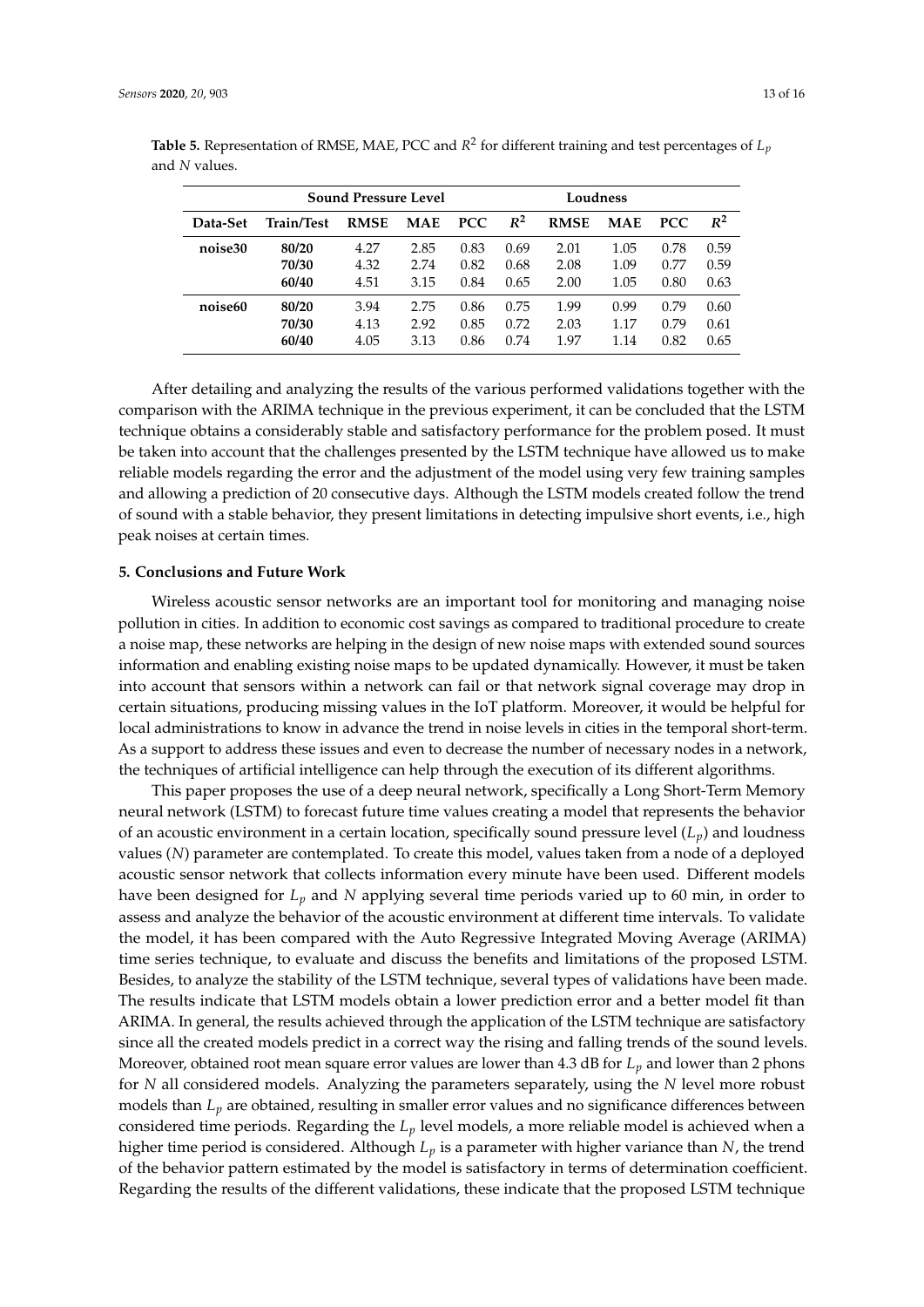has little variability and needs little training data to obtain good predictions, therefore, the technique could be applied in any city, without the need to obtain long previous historical data. Regarding the limitations of the proposed LSTM technique, the difficulty of the model to follow the trend of high sound levels of the L*<sup>p</sup>* and *N* parameters has been observed.

As a future work, an evaluation of the implementation of LSTM models within the nodes of the network of acoustic sensors is proposed. Moreover, a study to determine the influence of other climatic parameters or variables in predicting acoustic pollution through a multivariate neural network is of interest.

**Author Contributions:** Conceptualization, J.M.N. and R.M.; data curation, J.M.N. and R.M.; investigation, R.M.-E., A.B.-C. and J.M.C.; methodology, R.M.-E. and Andrés Bueno-Crespo; resources, J.M.N. and R.M.; software, R.M.-E. and A.B.-C.; supervision, J.M.N.; validation, J.M.N., R.M.-E., A.B.-C., R.M. and J.M.C.; writing—original draft, J.M.N., R.M.-E., A.B.-C. and R.M.; writing—review and editing, J.M.N., R.M.-E., A.B.-C., R.M. and J.M.C.

**Funding:** This work was partially supported by the Fundación Séneca del Centro de Coordinación de la Investigación de la Región de Murcia under Project 20813/PI/18.

**Conflicts of Interest:** The authors declare no conflict of interest.

## **References**

- <span id="page-13-0"></span>1. European Commission. *END, Directive 2002/49/EC of the European Parliament and of the Council of 25 June 2002 relating to the Assessment and Management of Environmental Noise*; European Commission: Brussels, Belgium, July 2002.
- <span id="page-13-1"></span>2. Hornikx, M. Ten questions concerning computational urban acoustics. *Build. Environ.* **2016**, *106*, 409–421.
- <span id="page-13-2"></span>3. Murphy, E.; King, E. A. Strategic environmental noise mapping: Methodological issues concerning the implementation of the EU Environmental Noise Directive and their policy implications. *Environ. Int.* **2010**, *36*, 290–298.
- <span id="page-13-3"></span>4. Murphy, E.; Rice, H. J.; Meskell, C. Environmental noise prediction, noise mapping and GIS integration: The case of inner Dublin, Ireland. In Proceeding of the 8th International Transport Noise and Vibration Symposium, St. Petersburg, Russia, 4–6 June 2006.
- <span id="page-13-4"></span>5. Arana, M.; Martín, R. S.; Martin, M. L. S.; Aramendía, E. Strategic noise map of a major road carried out with two environmental prediction software packages. *Environ. Monit. Assess.* **2010**, *163*, 503–513.
- <span id="page-13-5"></span>6. Garg, N; Maji, S. A critical review of principal traffic noise models: Strategies and implications. *Environ. Impact Assess. Rev.* **2014**, *46*, 68–81.
- 7. Steele, C. A critical review of some traffic noise prediction models. *Appl. Acoust.* **2001**, *62*, 271–287.
- 8. Guarnaccia, C. Advanced tools for traffic noise modelling and prediction. *WSEAS Trans. Syst.* **2013**, *12*, 121–130.
- 9. Barry, T; Reagan, J.A. *FHWA Highway Traffic Noise Prediction Model*; U.S. Department of Transportation: Washington, DC, USA, 1978.
- <span id="page-13-6"></span>10. Li, B; Tao, S.; Dawson, R.W.; Cao, J.; Lam, K. A GIS based road traffic noise prediction model. *Appl. Acoust.* **2002**, *63*, 679–691.
- <span id="page-13-7"></span>11. van Leeuwen, H.J.A. Railway noise prediction models: A comparison. *J. Sound Vib.* **2000**, *231*, 975–987.
- 12. Lui, W.K.; Li, K.M.; Ng, P. L.; Frommer, G. A comparative study of different numerical models for predicting train noise in high-rise cities. *Appl. Acoust.* **2006**, *67*, 432–449.
- <span id="page-13-8"></span>13. van Leeuwen, H. J. A. Noise Predictions Models to Determine the Effect of Barriers Placed Alongside Railway Lines. *J. Sound Vib.* **1996**, *193*, 269–276.
- <span id="page-13-9"></span>14. Oerlemans, S.; Schepers, J. G. Prediction of wind turbine noise and validation against experiment. *Int. J. Aeroacoust.* **2009**, *8*, 555–584.
- <span id="page-13-10"></span>15. Tadamasa, A.; Zangeneh, M. Numerical prediction of wind turbine noise. *Renew. Energy* **2011**, *36*, 1902–1912.
- <span id="page-13-11"></span>16. Maisonneuve, M.; Stevens, M.; Ochab, B. Participatory noise pollution monitoring using mobile phones. *Inf. Polity* **2010**, *15*, 51–71.
- <span id="page-13-12"></span>17. Akyildiz,I.; Su, W.; Sankarasubramaniam, Y.; Cayirci, E. Wireless sensor networks: A survey. *Comput. Netw.* **2002**, *38*, 393–422.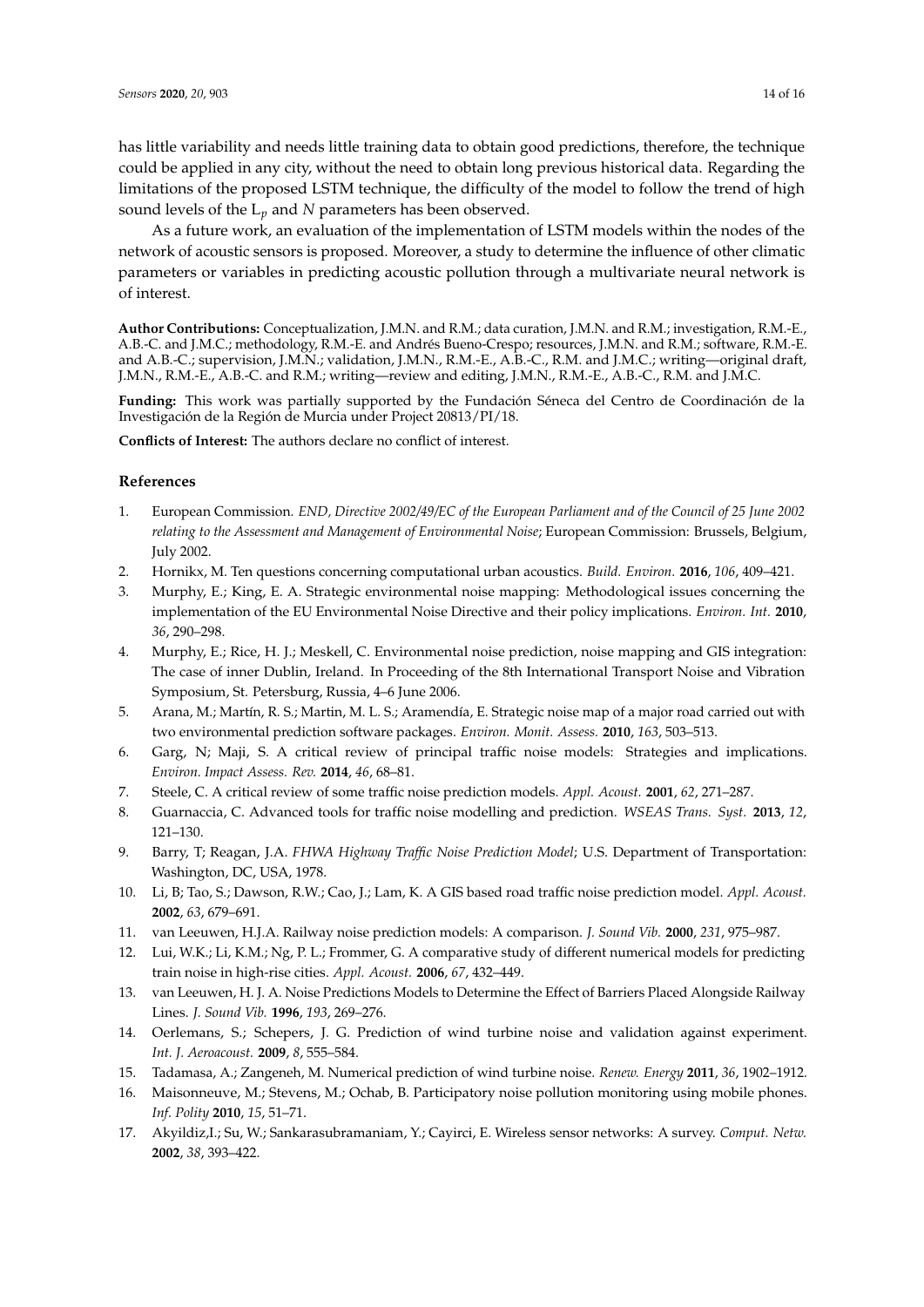- <span id="page-14-0"></span>18. Peckens, C.; Porter, C.; Rink, T. Wireless sensor networks for long-term monitoring of urban noise. *Sensors* **2018**, *18*, 3161.
- <span id="page-14-1"></span>19. Basten, T.; Wessels, P. An overview of sensor networks for environmental noise monitoring. In Proceedings of the 21st International Congress on Sound and Vibration (ICSV21), Beijing, China, 13–17 July 2014.
- <span id="page-14-2"></span>20. Alías, F.; Alsina-Pagés, R. Review of Wireless Acoustic Sensor Networks for Environmental Noise Monitoring in Smart Cities. *J. Sens.* **2019**, doi:10.1155/2019/7634860vised.
- <span id="page-14-3"></span>21. Mydlarz, C.; Salamon, J.; Bello J.P. The implementation of low-cost urban acoustic monitoring devices. *Appl. Acoust.* **2017**, *117*, 207–218.
- <span id="page-14-4"></span>22. Camps-Farrés, J. Barcelona noise monitoring network. In Proceedings of the EuroNoise 2015, Maastricht, The Netherlands, 31 May–3 June 2015; pp. 2315–2320.
- <span id="page-14-5"></span>23. Bartalucci, C.; Borchi, F.; Carfagni, M.; Furferi, R.; Governi, L. Design of a prototype of a smart noise monitoring system. In Proceedings of the 24th International Congress on Sound and Vibration (ICSV24), London, UK, 23–27 July 2017; pp. 1–8.
- <span id="page-14-6"></span>24. Mietlicki, C.; Mietlicki, F. Medusa, a new approach for noise management and control in urban environment. In Proceedings of the 11th European Congress and Exposition on Noise Control Engineering (Euronoise2018), Crete, Greece, 27–31 May 2018; pp. 727–730.
- <span id="page-14-7"></span>25. Navarro, J. M.; Tomas-Gabarron, J. B.; Escolano, J. A big data framework for urban noise analysis and management in smart cities. *Acta Acust. United Acust.* **2017**, *103*, 552–560.
- <span id="page-14-8"></span>26. Langkvist, M.; Karlsson, L.; Loutfi, A. A review of unsupervised feature learning and deep learning for time-series modeling. *Pattern Recognit. Lett.* **2014**, *42*, 11–24.
- <span id="page-14-9"></span>27. Che, Z.; Purushotham, S.; Cho, K.; Sontag, D.; Liu, Y. Recurrent neural networks for multivariate time series with missing values. *Sci. Rep.* **2018**, *8*, 1–12.
- <span id="page-14-10"></span>28. Wittenburg, G.; Dziengel, N.; Wartenburger, C.; Schiller, J. A system for distributed event detection in wireless sensor networks. In Proceedings of the 9th ACM/IEEE International Conference on Information Processing in Sensor Networks (IPSN'10),Stockholm, Sweden, 12–16 April 2010; pp. 94–104.
- <span id="page-14-11"></span>29. Kim, H. G.; Kim, J. Y. Environmental sound event detection in wireless acoustic sensor networks for home telemonitoring. *China Commun.* **2017**, *14*, 1–10.
- <span id="page-14-12"></span>30. Luque, A.; Romero-Lemos, J.; Carrasco, A.; Barbancho, J. Improving Classification Algorithms by Considering Score Series in Wireless Acoustic Sensor Networks. *Sensors* **2018**, *18*, 2465.
- <span id="page-14-13"></span>31. Zhang, Y.; Fu, Y.; Wang, R. Collaborative representation based classification for vehicle recognition in acoustic sensor networks. *J. Comput. Methods Sci. Eng.* **2018**, *18*, 349–358.
- <span id="page-14-14"></span>32. Cobos, M.; Perez-Solano, J. J.; Felici-Castell, S.; Segura, J.; Navarro, J. M. Cumulative-sum-based localization of sound events in low-cost wireless acoustic sensor networks. *IEEE/ACM Trans. Audio Speech Lang. Process.* **2014**, *22*, 1792–1802.
- <span id="page-14-15"></span>33. Sevillano, X.; Socoró, J. C.; Alías, F.; Bellucci, P.; Peruzzi, L.; Radaelli, S.; Benocci, R. DYNAMAP—Development of low cost sensors networks for real time noise mapping. *Noise Mapp.* **2016**, *3*, 172–189.
- <span id="page-14-16"></span>34. Segura-Garcia, J.; Navarro-Ruiz, J.; Perez-Solano, J.; Montoya-Belmonte, J.; Felici-Castell, S.; Cobos, M. Torres-Aranda, Spatio-Temporal Analysis of Urban Acoustic Environments with Binaural Psycho-Acoustical Considerations for IoT-Based Applications. *Sensors* **2018**, *18*, 690.
- <span id="page-14-17"></span>35. Bello, J. P.; Silva, C.; Nov, O.; Dubois, R.L.; Arora, A.; Salamon, J.; Doraiswamy, H. SONYC: A system for monitoring, analyzing, and mitigating urban noise pollution. *Commun. ACM* **2019**, *62*, 68–77.
- <span id="page-14-18"></span>36. Jakob, A.; Marco, G.; Stephanie, K.; Robert, G.; Christian, K.; Tobias, C.; Hanna, L. A Distributed Sensor Network for Monitoring Noise Level and Noise Sources in Urban Environments. In Proceedings of the 2018 IEEE 6th International Conference on Future Internet of Things and Cloud (FiCloud), Barcelona, Spain, 6–8 August 2018; pp. 318–324.
- <span id="page-14-19"></span>37. Socoró, J.; Alías, F.; Alsina-Pagès, R. An anomalous noise events detector for dynamic road traffic noise mapping in real-life urban and suburban environments. *Sensors* **2017**, *17*, 2323.
- <span id="page-14-20"></span>38. Li, Y., Liu, M., Drosos, K.; Virtanen, T. Sound event detection via dilated convolutional recurrent neural networks. *arXiv* **2019**, arXiv:1911.10888.
- <span id="page-14-21"></span>39. Yu, L.; Kang, J. Modeling subjective evaluation of soundscape quality in urban open spaces: An artificial neural network approach. *J. Acoust. Soc. Am.* **2009**, *126*, 1163–1174.